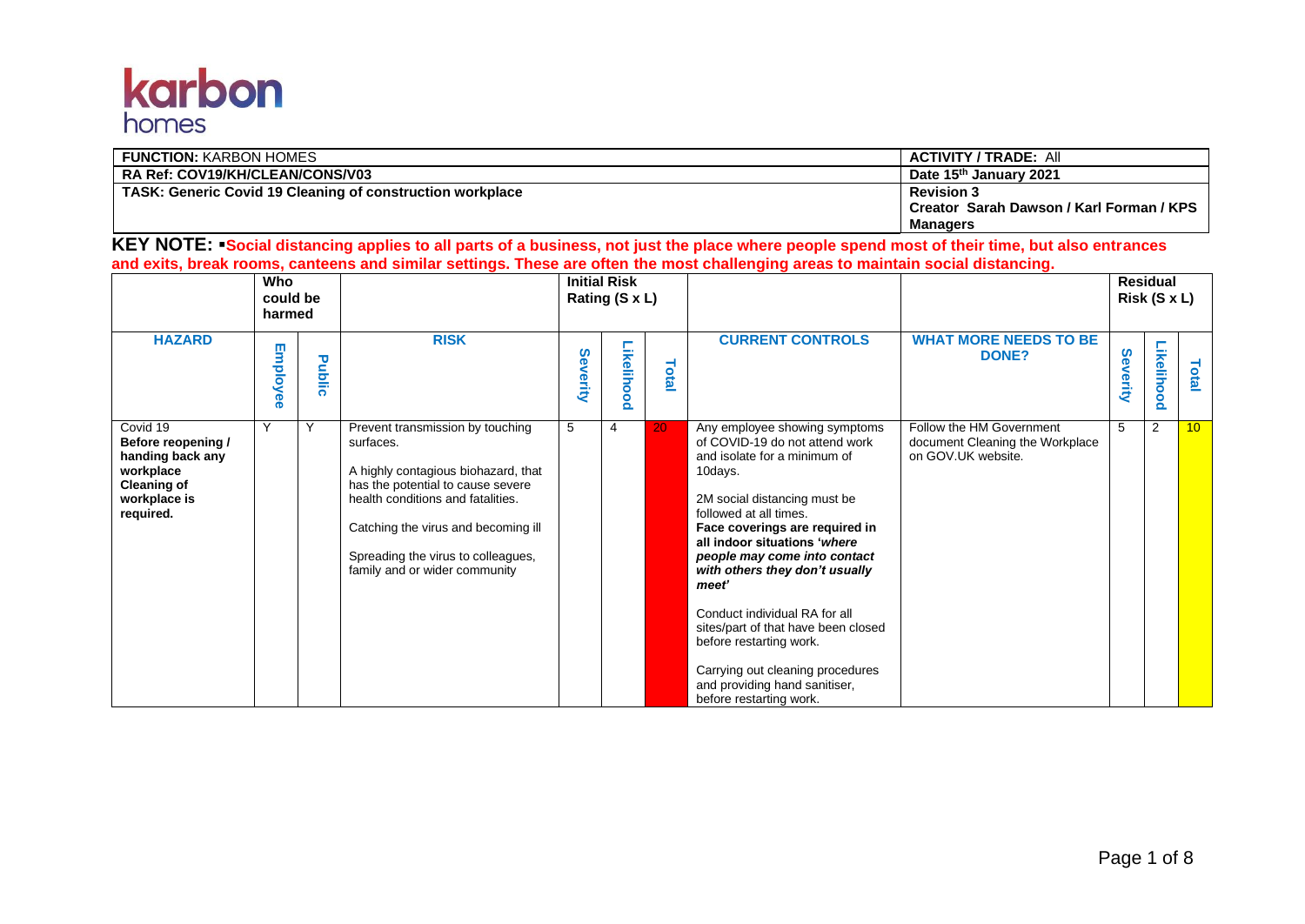

| <b>New Variant Covid-</b> | Y | Υ | The new variant is not thought to be                                    | 5 | 5 | 25 | Key controls, Hands - Face -                                                                                                               | 5 | $\mathbf{2}$ | 10 |
|---------------------------|---|---|-------------------------------------------------------------------------|---|---|----|--------------------------------------------------------------------------------------------------------------------------------------------|---|--------------|----|
| 19 (Dec 2020)             |   |   | any more threatening to health but is<br>known to be more transmissible |   |   |    | Space - Ventilate                                                                                                                          |   |              |    |
| onwards)                  |   |   |                                                                         |   |   |    | The latest gov.uk guidance January<br>2021 states for all employees to<br>work from home if/where this is not<br>possible then go to work. |   |              |    |
|                           |   |   |                                                                         |   |   |    | Any employee showing symptoms<br>of COVID-19 do not attend work<br>and isolate for a minimum of<br>10days.                                 |   |              |    |
|                           |   |   |                                                                         |   |   |    | Wash / Sanitise hands on arrival<br>and departure and each time you<br>exit and enter the office.                                          |   |              |    |
|                           |   |   |                                                                         |   |   |    | Wear a face covering when moving<br>around offices and when near<br>others.                                                                |   |              |    |
|                           |   |   |                                                                         |   |   |    | Social distancing must be always<br>maintained at all times.                                                                               |   |              |    |
|                           |   |   |                                                                         |   |   |    | Maintaining good ventilation for<br>example open windows and doors<br>to encourage air flow / change.                                      |   |              |    |
|                           |   |   |                                                                         |   |   |    | Leaving doors open also helps<br>reduce the number of surfaces<br>touched.                                                                 |   |              |    |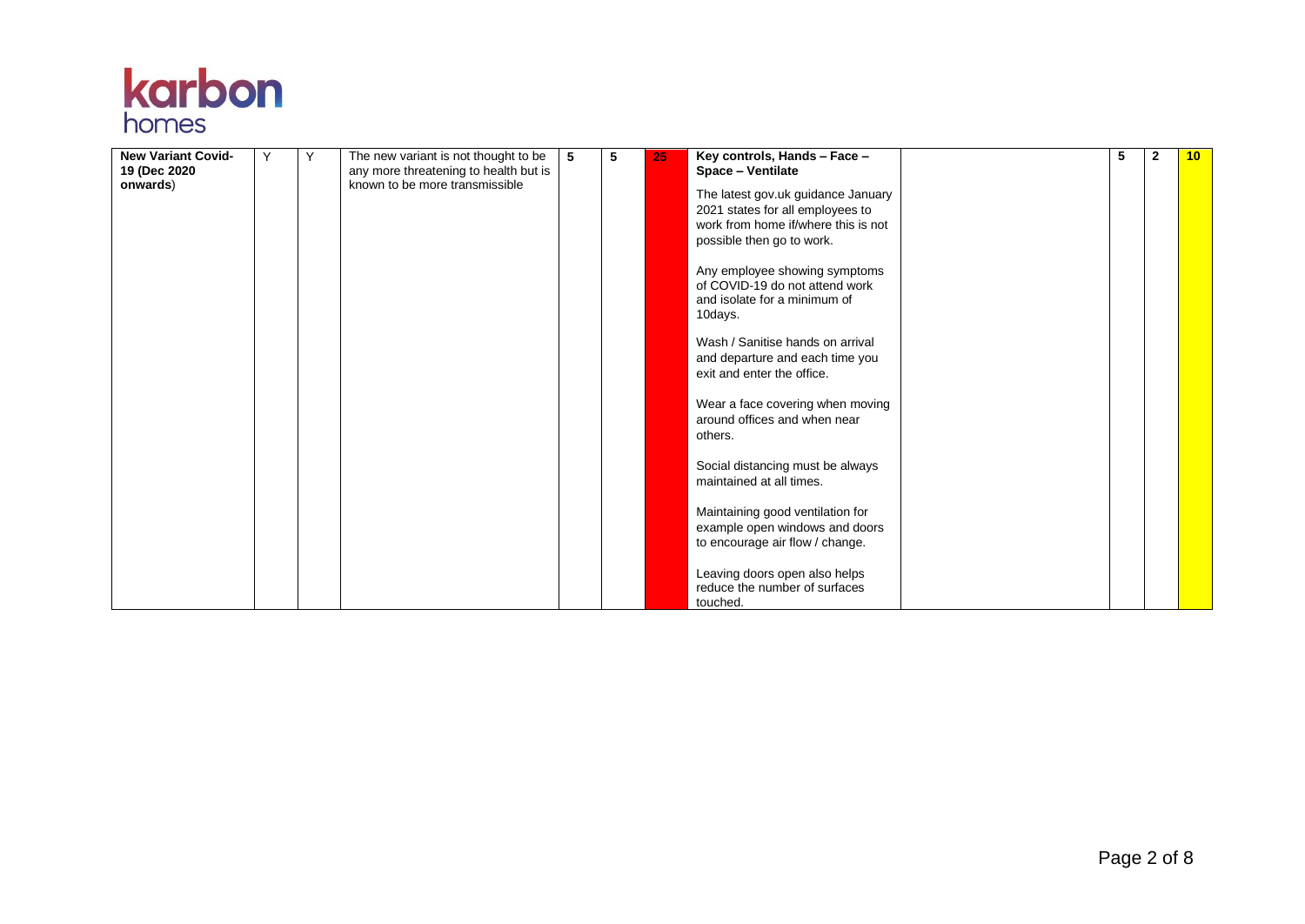

| Covid $19 -$<br>Keeping the | Y | Y | A highly contagious biohazard, that<br>has the potential to cause severe | 5 | 4 | 20 | Any employee showing symptoms<br>of COVID-19 do not attend work    | 5 | 5 |
|-----------------------------|---|---|--------------------------------------------------------------------------|---|---|----|--------------------------------------------------------------------|---|---|
| workplace clean             |   |   | health conditions and fatalities.                                        |   |   |    | and isolate for a minimum of                                       |   |   |
| <b>Prevent</b>              |   |   |                                                                          |   |   |    | 10days.                                                            |   |   |
| transmission from           |   |   | Catching the virus and becoming ill                                      |   |   |    |                                                                    |   |   |
| contaminated                |   |   |                                                                          |   |   |    | 2M social distancing must be                                       |   |   |
| surfaces                    |   |   | Spreading the virus to colleagues,                                       |   |   |    | followed at all times.                                             |   |   |
|                             |   |   | family and or wider community                                            |   |   |    | Frequent cleaning of work areas                                    |   |   |
|                             |   |   |                                                                          |   |   |    | and equipment between uses,                                        |   |   |
|                             |   |   |                                                                          |   |   |    | using your usual cleaning products.                                |   |   |
|                             |   |   |                                                                          |   |   |    |                                                                    |   |   |
|                             |   |   |                                                                          |   |   |    | Frequent cleaning of objects and                                   |   |   |
|                             |   |   |                                                                          |   |   |    | surfaces that are touched regularly,                               |   |   |
|                             |   |   |                                                                          |   |   |    | such as buckets, site equipment                                    |   |   |
|                             |   |   |                                                                          |   |   |    | and control panels, and making<br>sure there are adequate disposal |   |   |
|                             |   |   |                                                                          |   |   |    | arrangements.                                                      |   |   |
|                             |   |   |                                                                          |   |   |    |                                                                    |   |   |
|                             |   |   |                                                                          |   |   |    | Clearing workspaces and removing                                   |   |   |
|                             |   |   |                                                                          |   |   |    | waste and belongings                                               |   |   |
|                             |   |   |                                                                          |   |   |    | from the work area at the end of a                                 |   |   |
|                             |   |   |                                                                          |   |   |    | shift.                                                             |   |   |
|                             |   |   |                                                                          |   |   |    | Sanitisation of all hand tools,                                    |   |   |
|                             |   |   |                                                                          |   |   |    | controls, machinery and equipment                                  |   |   |
|                             |   |   |                                                                          |   |   |    | after use.                                                         |   |   |
|                             |   |   |                                                                          |   |   |    |                                                                    |   |   |
|                             |   |   |                                                                          |   |   |    | If you are cleaning after a known or                               |   |   |
|                             |   |   |                                                                          |   |   |    | suspected case of COVID-19 then                                    |   |   |
|                             |   |   |                                                                          |   |   |    | you should refer to the specific                                   |   |   |
|                             |   |   |                                                                          |   |   |    | guidance.                                                          |   |   |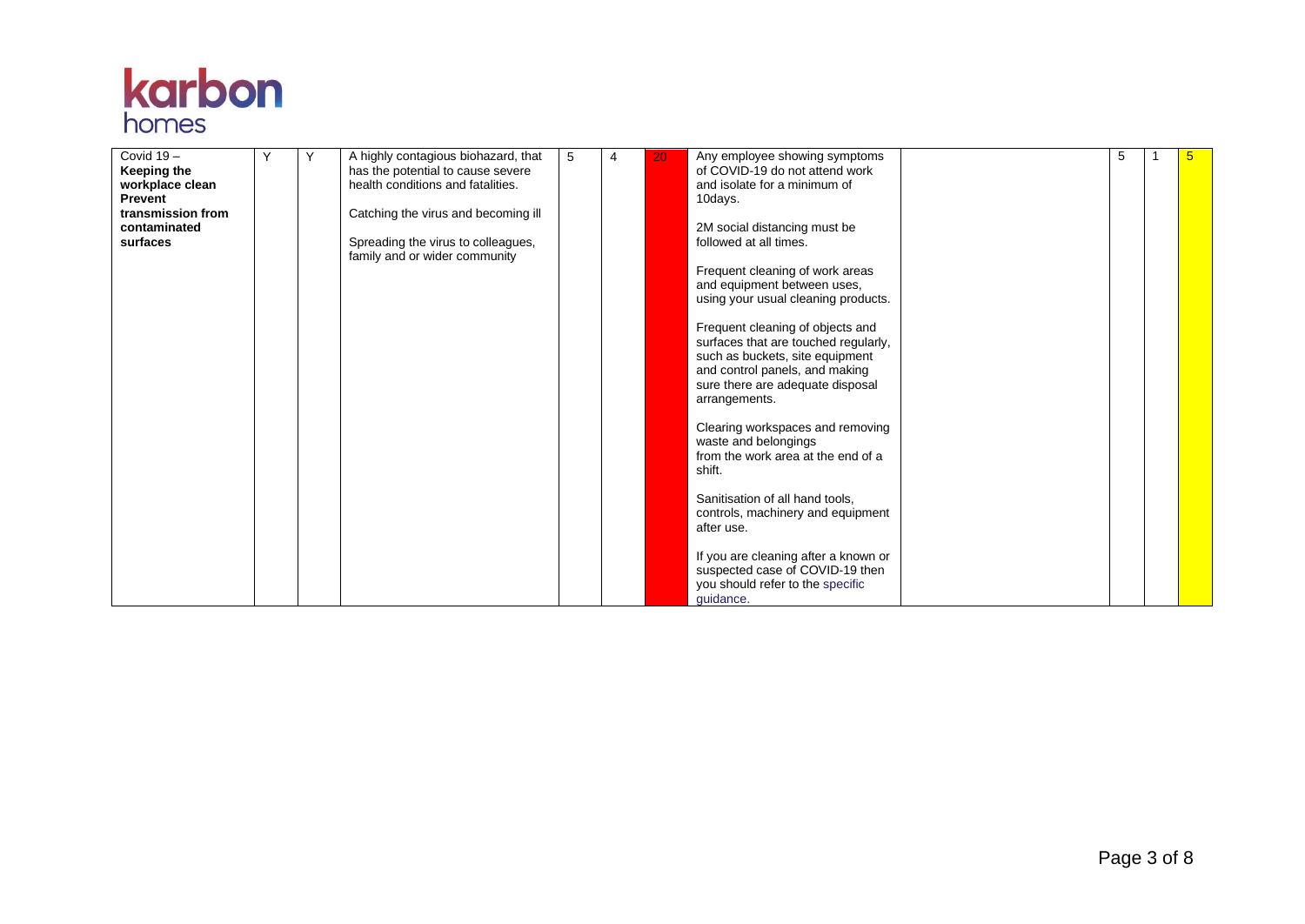

| Covid 19-<br>Hygiene -<br>Handwashing<br>sanitation facilities<br>and toilets Keeping<br>good hygiene. | Y | Υ | A highly contagious biohazard, that<br>has the potential to cause severe<br>health conditions and fatalities.<br>Catching the virus and becoming ill<br>Spreading the virus to colleagues,<br>family and or wider community | 5 | $\overline{4}$ | 20 | Any employee showing symptoms<br>of COVID-19 do not attend work<br>and isolate for a minimum of<br>10days.<br>2M social distancing must be<br>followed at all times<br>To ensure everyone keeps good<br>hygiene throughout the day.<br>Providing additional handwashing<br>facilities, for example, pop-ups,<br>particularly on a large site or where<br>there are significant numbers of<br>personnel on site.<br>Using signs and posters to build<br>awareness of good handwashing<br>technique, the need to increase<br>handwashing frequency, avoid<br>touching your face and to cough or<br>sneeze into a tissue which is<br>binned safely, or into your arm if a<br>tissue is not available.<br>Providing regular reminders and<br>signage to maintain hygiene | 5 | 1 | $5\overline{)}$ |
|--------------------------------------------------------------------------------------------------------|---|---|-----------------------------------------------------------------------------------------------------------------------------------------------------------------------------------------------------------------------------|---|----------------|----|----------------------------------------------------------------------------------------------------------------------------------------------------------------------------------------------------------------------------------------------------------------------------------------------------------------------------------------------------------------------------------------------------------------------------------------------------------------------------------------------------------------------------------------------------------------------------------------------------------------------------------------------------------------------------------------------------------------------------------------------------------------------|---|---|-----------------|
|                                                                                                        |   |   |                                                                                                                                                                                                                             |   |                |    | standards.<br>Providing hand sanitisers in<br>multiple locations in addition to<br>washrooms.                                                                                                                                                                                                                                                                                                                                                                                                                                                                                                                                                                                                                                                                        |   |   |                 |
|                                                                                                        |   |   |                                                                                                                                                                                                                             |   |                |    | Setting clear use and cleaning<br>guidance for toilets to ensure<br>they are kept clean and social<br>distancing is achieved as<br>much as possible.                                                                                                                                                                                                                                                                                                                                                                                                                                                                                                                                                                                                                 |   |   |                 |
|                                                                                                        |   |   |                                                                                                                                                                                                                             |   |                |    | Enhancing cleaning for busy areas.<br>Providing more waste facilities and<br>more frequent rubbish<br>collection.                                                                                                                                                                                                                                                                                                                                                                                                                                                                                                                                                                                                                                                    |   |   |                 |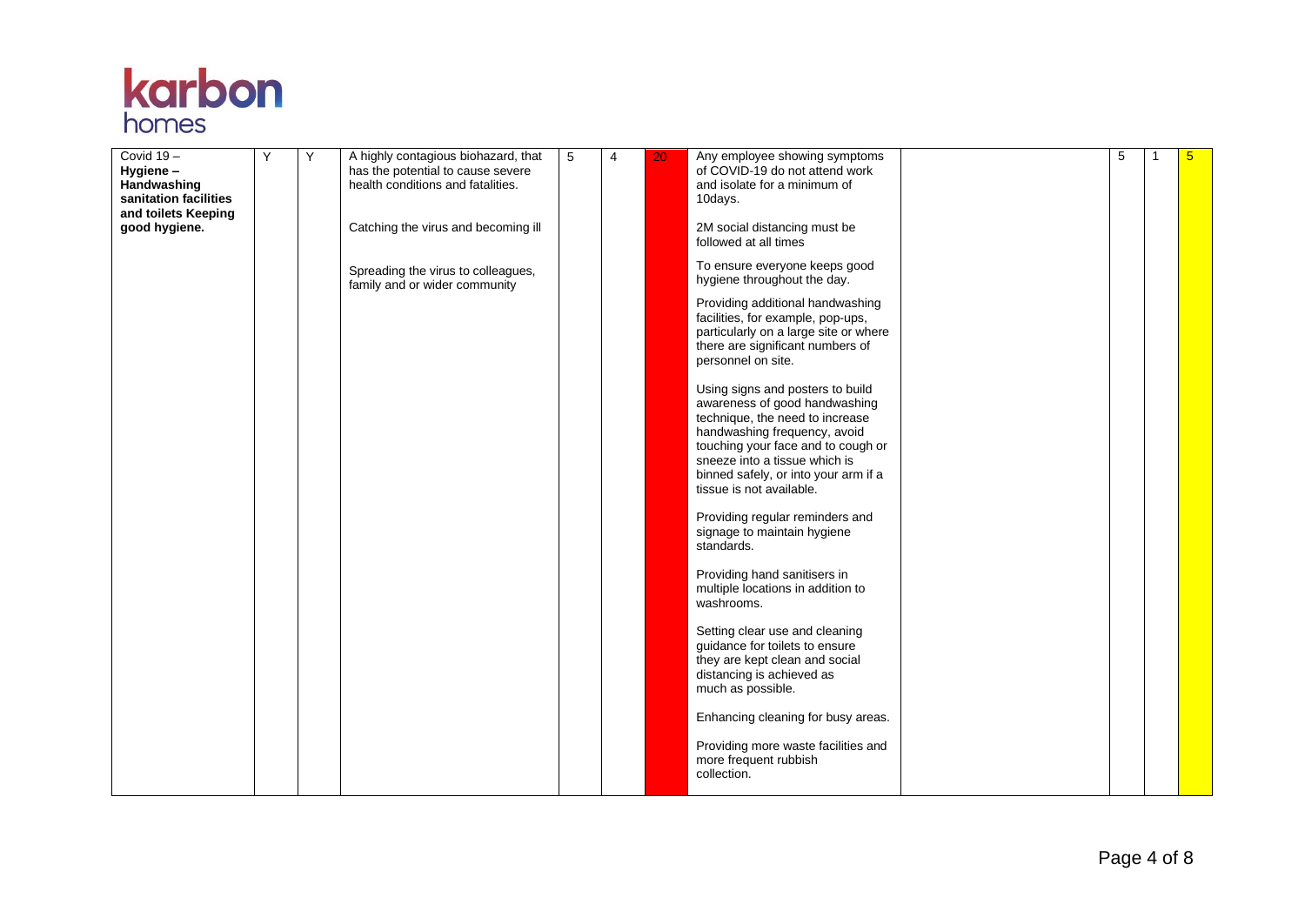

|                                                                                                     |   |   |                                                                                                                                                                                                                                                                                                                                         |   |                |    | Where possible, providing paper<br>towels as an alternative to<br>hand dryers in handwashing<br>facilities                                                                                                                                                                                                                                                                                                                                                                                                               |   |              |                 |
|-----------------------------------------------------------------------------------------------------|---|---|-----------------------------------------------------------------------------------------------------------------------------------------------------------------------------------------------------------------------------------------------------------------------------------------------------------------------------------------|---|----------------|----|--------------------------------------------------------------------------------------------------------------------------------------------------------------------------------------------------------------------------------------------------------------------------------------------------------------------------------------------------------------------------------------------------------------------------------------------------------------------------------------------------------------------------|---|--------------|-----------------|
| Covid-19<br>Changing rooms and<br>showers Risk of<br>transmission                                   | Y | Y | A highly contagious biohazard, that<br>has the potential to cause severe<br>health conditions and fatalities.<br>Catching the virus and becoming ill<br>Spreading the virus to colleagues,<br>family and or wider community.                                                                                                            | 5 | $\overline{4}$ | 20 | Any employee showing symptoms<br>of COVID-19 do not attend work<br>and isolate for a minimum of 10<br>days.<br>Where shower and changing<br>facilities are required, setting<br>clear use and cleaning guidance for<br>showers, lockers and changing<br>rooms to ensure they are kept<br>clean and clear of personal items<br>and that social distancing is<br>achieved as much as possible.<br>Introducing enhanced cleaning of<br>all facilities regularly during the day<br>and at the end of the day.                | 5 | $\mathbf{1}$ | -5              |
| Covid-19<br>Handling equipment,<br>materials, waste, and<br>onsite vehicles Risk<br>of transmission | Y | Y | Reduce transmission through<br>contact with objects that come into<br>the workplace and vehicles onsite.<br>A highly contagious biohazard, that<br>has the potential to cause severe<br>health conditions and fatalities.<br>Catching the virus and becoming ill<br>Spreading the virus to colleagues,<br>family and or wider community | 5 | $\overline{4}$ | 20 | Any employee showing symptoms<br>of COVID-19 do not attend work<br>and isolate for a minimum of<br>10days.<br>2M social distancing must be<br>followed at all times.<br>Cleaning procedures for the parts<br>of shared equipment you<br>touch after each use, thinking<br>about equipment, printers,<br>scanners,<br>Encouraging increased<br>handwashing and introducing more<br>handwashing facilities for workers<br>handling goods and<br>merchandise or providing hand<br>sanitiser where this is not<br>practical. | 5 |              | $5\overline{)}$ |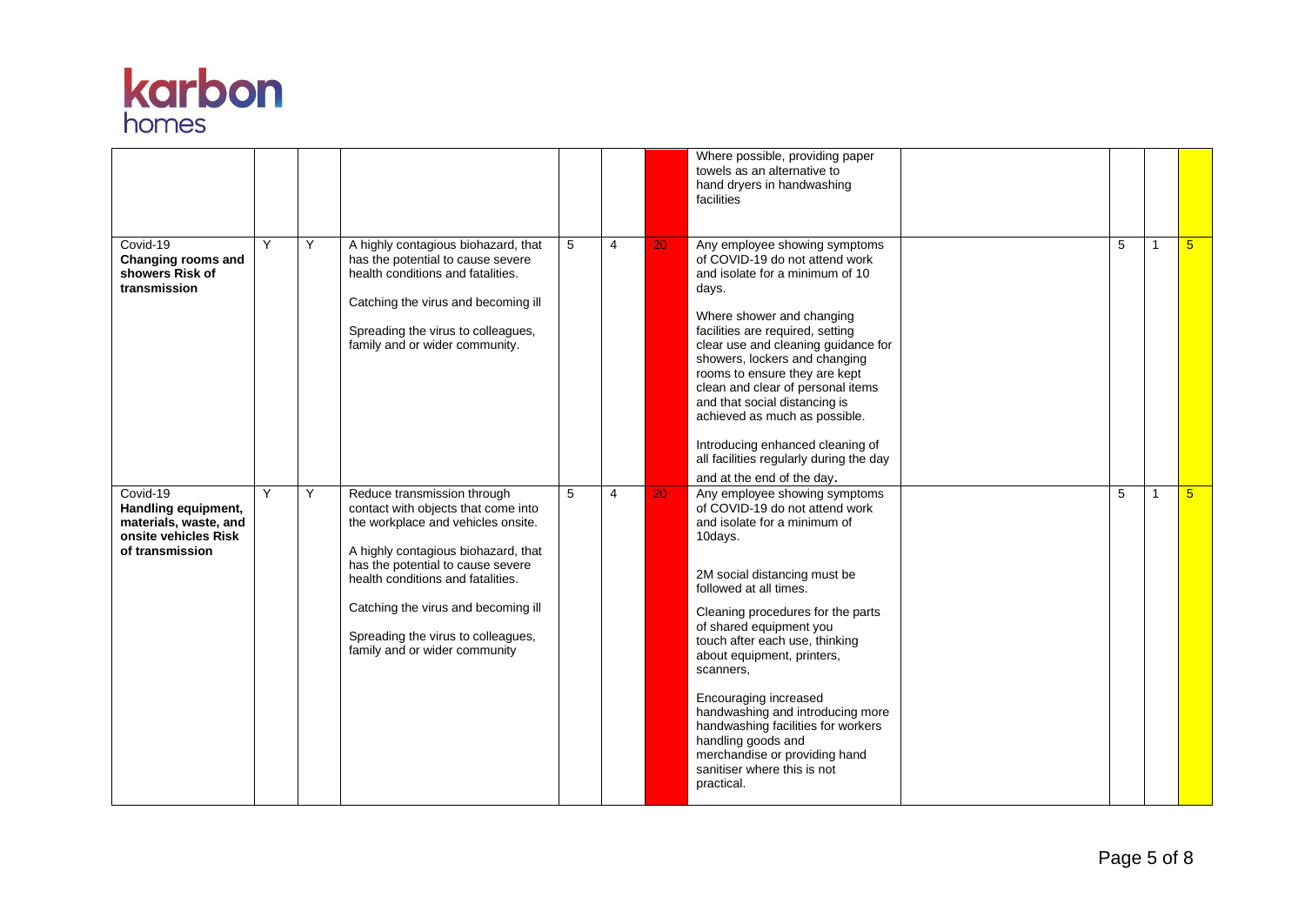

|  |  |  | Regular cleaning of vehicles that<br>workers may take home. |  |  |
|--|--|--|-------------------------------------------------------------|--|--|
|  |  |  | Regular cleaning of reusable                                |  |  |
|  |  |  | delivery boxes.                                             |  |  |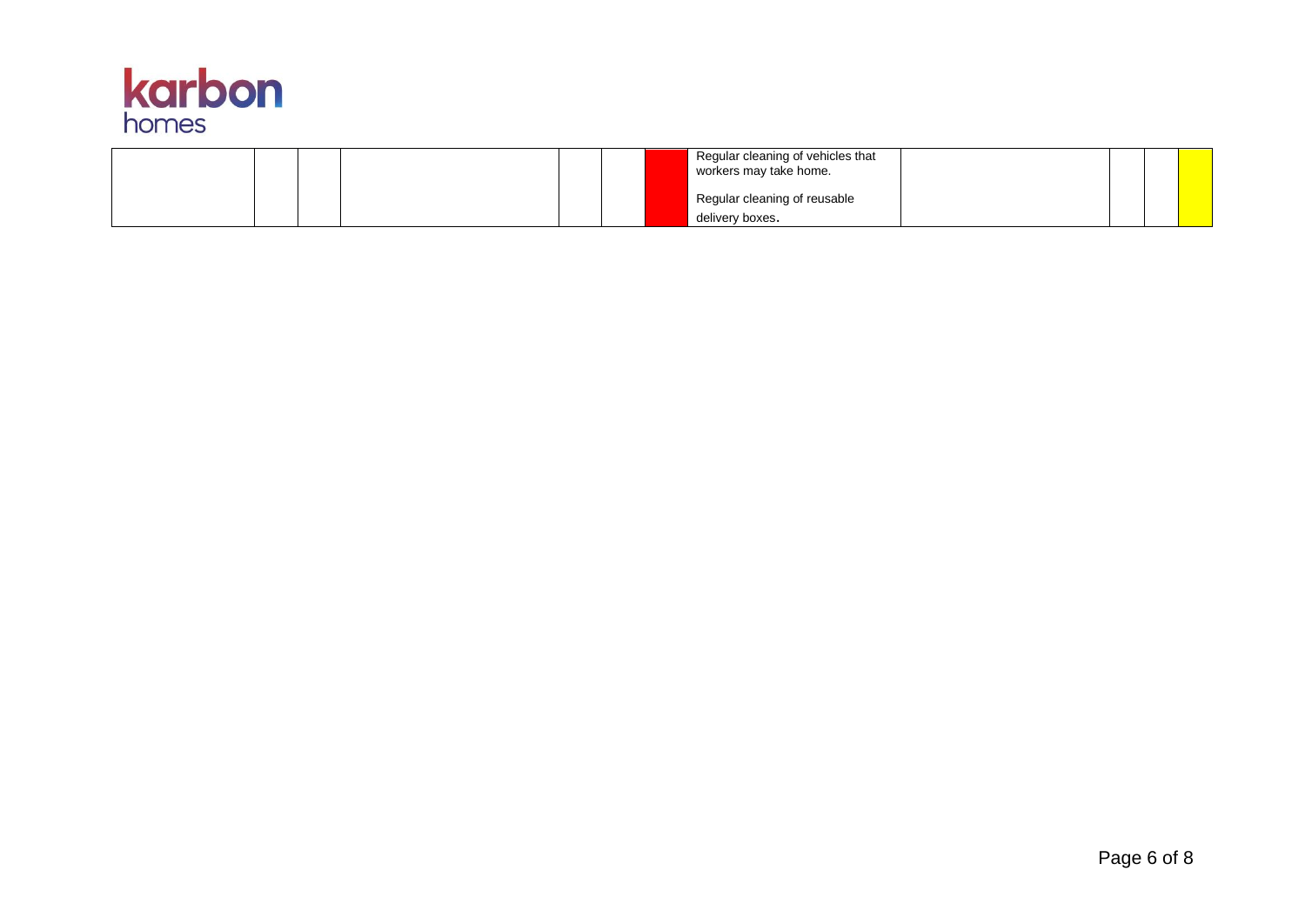

## **Manager Risk Assessment Checklist**

| <b>No</b>      | <b>Action</b>                                                                                         | <b>Check</b> | <b>Manager name</b> | <b>Manager signed</b>       |
|----------------|-------------------------------------------------------------------------------------------------------|--------------|---------------------|-----------------------------|
|                |                                                                                                       | frequency    |                     |                             |
| $\mathbf{1}$   | Are hand washing / sanitising facilities available?                                                   | Once         |                     |                             |
| $\overline{2}$ | Does the layout allow social distancing?                                                              | Once         |                     |                             |
| 3              | Does the work allow social distancing?                                                                | Once         |                     |                             |
| 4              | Is a new site induction required? (I.e. when different people go into the site or property)           | Once         |                     |                             |
| 5              | Are SSOW in place for Medium to High risk activities?                                                 | Once         |                     |                             |
| 6              | Are contractors RAMS suitable and sufficient?                                                         | As required  |                     |                             |
|                | Have all individuals received, read, understood and confirmed their acceptance of the RA              | Once         |                     |                             |
|                | and any associated SSOW?                                                                              |              |                     |                             |
| 8              | Have Trade Unions received and confirmed their acceptance of the RA and any associated                | Once         |                     | To be confirmed by H&S Mgr. |
|                | SSOW?                                                                                                 |              |                     |                             |
| 9              | Is PPE required (ppe matrix)?                                                                         | Once         |                     |                             |
|                | Gloves,                                                                                               |              |                     |                             |
|                | Coverall,                                                                                             |              |                     |                             |
|                | Apron,                                                                                                |              |                     |                             |
|                | Face covering                                                                                         |              |                     |                             |
|                | Filtering respirator.                                                                                 |              |                     |                             |
|                | Face shield / eye protection.                                                                         |              |                     |                             |
| 10             | Any other equipment required? E.g. Additional Pens                                                    | Once         |                     |                             |
| 10             | Has any additional training and or instruction related to PPE been provided and recorded?             | Once         |                     |                             |
| 11             | Has any additional training and or instruction related to new process been provided and<br>lrecorded? | Once         |                     |                             |
| 12             | Have we responded to concerns raised by colleagues?                                                   | As required  |                     |                             |